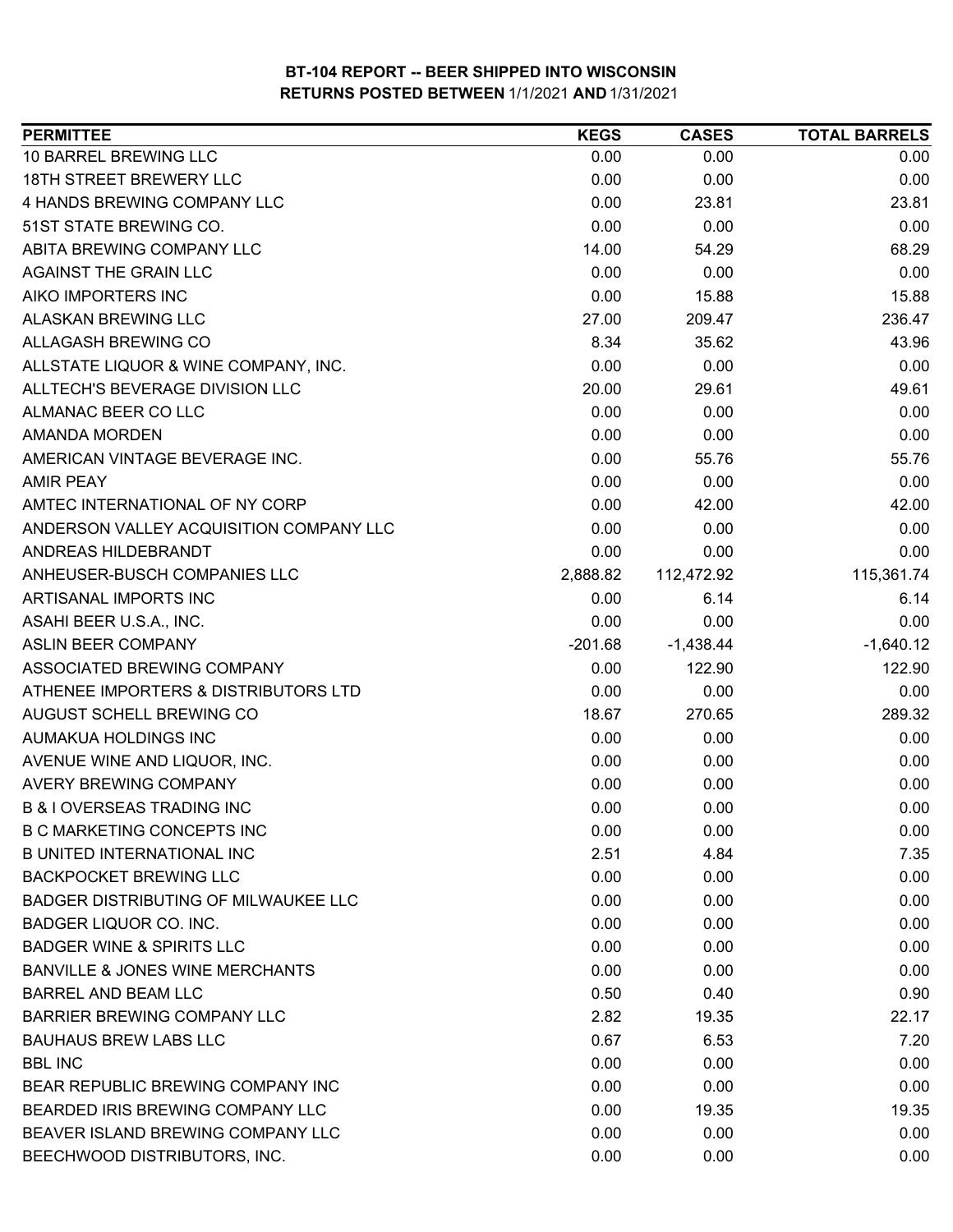| <b>PERMITTEE</b>                      | <b>KEGS</b> | <b>CASES</b> | <b>TOTAL BARRELS</b> |
|---------------------------------------|-------------|--------------|----------------------|
| BEER CAPITOL DISTRIBUTING LLC         | 0.00        | 0.00         | 0.00                 |
| <b>BELCHING BEAVER BREWERY</b>        | 6.52        | 139.96       | 146.48               |
| <b>BELLS BREWERY INC</b>              | $-2.50$     | 513.76       | 511.26               |
| BENT PADDLE BREWING COMPANY           | 28.74       | 102.62       | 131.36               |
| BERNICK'S PEPSI-COLA OF DRESSER, INC. | 0.00        | 0.00         | 0.00                 |
| <b>BIG SKY BREWING CO</b>             | 12.00       | 8.71         | 20.71                |
| BILL'S DISTRIBUTING, LTD.             | 0.00        | 0.00         | 0.00                 |
| <b>BINDING BRAUEREI USA INC</b>       | 0.00        | 0.00         | 0.00                 |
| <b>BLACK LIST BEER LLC</b>            | 0.00        | 11.84        | 11.84                |
| <b>BLACKROCKS BREWERY LLC</b>         | 1.50        | 55.00        | 56.50                |
| <b>BLACKSTACK BREWING INC</b>         | 0.00        | 0.00         | 0.00                 |
| BLUE POINT BREWING COMPANY INC        | 0.00        | 0.00         | 0.00                 |
| <b>BLUME BRAUHAUS LLC</b>             | 0.00        | 0.48         | 0.48                 |
| <b>BOSTON BEER CORPORATION</b>        | 106.00      | 7,813.97     | 7,919.97             |
| BRASS FOUNDRY BREWING CO.             | 1.66        | 9.30         | 10.96                |
| BRAU BROTHERS BREWING COMPANY, LLC    | 0.00        | 0.00         | 0.00                 |
| BREAKTHRU BEVERAGE GROUP LLC          | 0.00        | 0.00         | 0.00                 |
| <b>BREAKTHRU BEVERAGE GROUP LLC</b>   | 0.00        | 0.00         | 0.00                 |
| BRECKENRIDGE BREWERY LLC              | 0.00        | 0.00         | 0.00                 |
| BREWDOG BREWING COMPANY LLC           | 2.00        | 19.88        | 21.88                |
| <b>BRIAN EWING</b>                    | 0.00        | 14.28        | 14.28                |
| BROWN-FORMAN CORPORATION              | 0.00        | 102.39       | 102.39               |
| BUFFALO CREEK BREWING LLC             | 0.00        | 0.00         | 0.00                 |
| C.J.W., INC.                          | 0.00        | 0.00         | 0.00                 |
| CANAL STREET BREWING CO LLC           | 48.50       | 1,078.78     | 1,127.28             |
| CANARCHY HOLDING CO LLC               | 8.66        | 389.60       | 398.26               |
| CAPITOL-HUSTING COMPANY, INC.         | 0.00        | 0.00         | 0.00                 |
| CARRIAGE HOUSE IMPORTS, LTD.          | 0.00        | 96.07        | 96.07                |
| CASCADE BREWING COMPANY LLC           | 0.00        | 0.00         | 0.00                 |
| CENTRAL BEER IMPORT & EXPORT INC      | 0.00        | 0.00         | 0.00                 |
| <b>CHAD YAKOBSON</b>                  | 0.00        | 0.00         | 0.00                 |
| CHAS A BERNICK INC                    | 0.00        | 0.00         | 0.00                 |
| <b>CHASE HEALEY</b>                   | 0.00        | 0.00         | 0.00                 |
| CHATHAM IMPORTS INC                   | 0.00        | 0.00         | 0.00                 |
| <b>CHICAGO BREW WERKS INC</b>         | 0.00        | 0.00         | 0.00                 |
| <b>CHRIS MICHNER</b>                  | 0.00        | 19.60        | 19.60                |
| CITY BREWING COMPANY, LLC             | 0.00        | 0.00         | 0.00                 |
| <b>COLLECTIVE ARTS USA LTD</b>        | 10.25       | 51.52        | 61.77                |
| CORONADO BREWING COMPANY INC          | 0.00        | 15.48        | 15.48                |
| <b>CRACOVIA BRANDS INC</b>            | 0.00        | 0.00         | 0.00                 |
| CRAFT BREW ALLIANCE INC               | 0.00        | 0.00         | 0.00                 |
| <b>CRAFT REVOLUTION LLC</b>           | 0.00        | 43.36        | 43.36                |
| <b>CRAFT REVOLUTION LLC</b>           | 0.00        | 30.20        | 30.20                |
| <b>CRAZY MOUNTAIN BREWING COMPANY</b> | 0.00        | 7.25         | 7.25                 |
| <b>CROOK &amp; MARKER LLC</b>         | 0.00        | 52.21        | 52.21                |
|                                       |             |              |                      |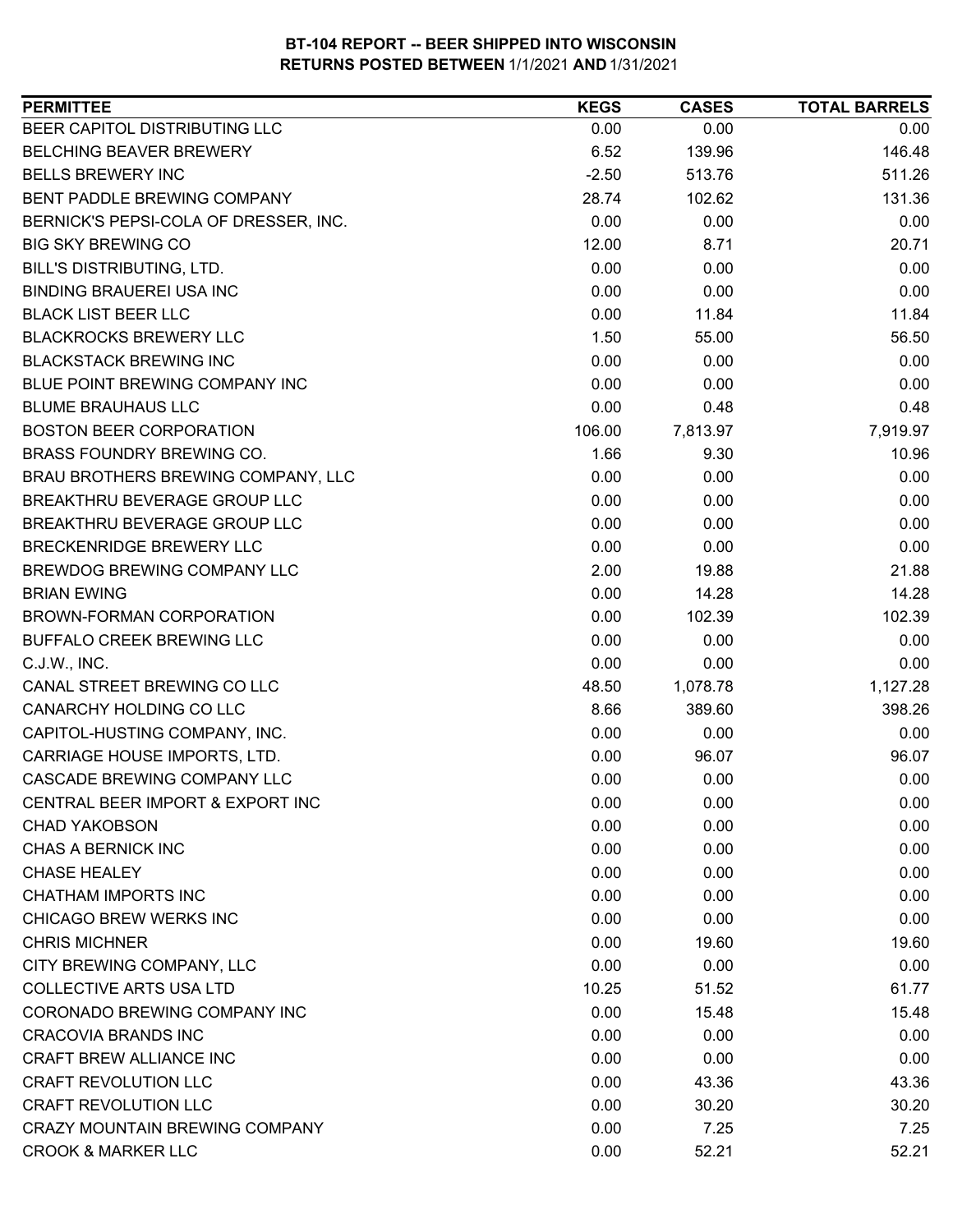| <b>CROWN IMPORTS LLC</b><br>14,227.43<br>14,344.93<br>117.50<br><b>CRYSTAL LAKE BEER COMPANY</b><br>4.00<br>10.00<br>6.00<br><b>CUSTOM CALIFORNIA CRAFT BEER LLC</b><br>0.00<br>0.00<br>0.00<br>D&V INTERNATIONAL INC<br>7.11<br>31.59<br>24.48<br>0.00<br>DANGEROUS MAN BREWING COMPANY LLC<br>0.00<br>0.00<br>0.00<br><b>DANNY RAKOVIC</b><br>0.00<br>0.00<br>DAPPER BREWING COMPANY LLC<br>0.00<br>0.00<br>0.00<br>0.00<br>DE PERE LIQUOR CO LLC<br>0.00<br>0.00<br>0.00<br>DEAN DISTRIBUTING, INC.<br>0.00<br>0.00<br>DEAN DISTRIBUTING, INC.<br>0.00<br>0.00<br>0.00<br>168.10<br>194.12<br>DESCHUTES BREWERY INC<br>26.02<br>DESTIHL HOLDINGS LLC<br>0.00<br>0.00<br>0.00<br>2,558.24<br>DIAGEO BEER COMPANY USA<br>117.60<br>2,440.64<br>DISCOUNT LIQUOR, INC.<br>0.00<br>0.00<br>0.00<br>DOANE DISTRIBUTING, INC.<br>0.00<br>0.00<br>0.00<br>5.51<br>84.61<br>90.12<br>DOGFISH HEAD CRAFT BREWERY LLC<br>0.00<br>0.00<br>DOVETAIL BREWERY INC<br>0.00<br>0.00<br>0.00<br><b>DOYNA LTD</b><br>0.00<br>DREKKER BREWING COMPANY LLC<br>2.34<br>103.56<br>105.90<br>DUVEL MOORTGAT USA LTD<br>1.67<br>85.84<br>84.17<br>0.17<br>20.49<br>DYNAMITE BREWING LLC<br>20.32<br>E & J GALLO WINERY<br>0.00<br>15.65<br>15.65<br>EASTERN LIQUORS USA INC<br>0.00<br>0.00<br>0.00<br><b>EASY STEVE LLC</b><br>0.00<br>0.00<br>0.00<br>EINSTOK BEER COMPANY LP<br>0.00<br>13.41<br>13.41<br>EL DORADO BEVERAGE CO<br>0.00<br>16.87<br>16.87<br>EL SEGUNDO BREWING CO LLC<br>0.00<br>0.00<br>0.00<br>ELYSIAN BREWING COMPANY INC<br>0.00<br>0.00<br>0.00<br><b>ENERGY CITY BREWING LLC</b><br>0.00<br>0.00<br>0.00<br>EPIC BREWING COMPANY LLC<br>0.00<br>0.00<br>0.00<br>EPIC BREWING COMPANY LLC<br>2.80<br>12.20<br>9.40<br><b>EQUILIBRIUM BREWERY LLC</b><br>0.00<br>30.97<br>30.97<br>FABIANO BROTHERS - WISCONSIN LLC<br>0.00<br>0.00<br>0.00<br><b>FAIR STATE BREWING COOPERATIVE</b><br>0.99<br>85.15<br>86.14<br>0.00<br>0.00<br><b>FISH BREWING CO</b><br>0.00<br>FLANIGAN DISTRIBUTING OF DOOR COUNTY, INC.<br>0.00<br>0.00<br>0.00<br>FLYING DOG BREWERY LLLP<br>0.00<br>45.44<br>45.44<br>FORBIDDEN ROOT, A BENEFIT LLC<br>3.39<br>0.00<br>3.39<br>FOUR SEASONS BEER DISTRIBUTORS INC<br>0.00<br>0.00<br>0.00<br>FRANK BEER DISTRIBUTORS, INC.<br>0.00<br>0.00<br>0.00<br>FRANK BEER SOUTH LLC<br>0.00<br>0.00<br>0.00<br>FRANK LIQUOR COMPANY, INC.<br>0.00<br>0.00<br>0.00<br>FRANK LIQUORS OF LA CROSSE, INC.<br>0.00<br>0.00<br>0.00<br>FRED R KARM JR<br>0.00<br>0.00<br>0.00<br>FULTON STREET BREWERY LLC<br>0.00<br>0.00<br>0.00 | <b>PERMITTEE</b> | <b>KEGS</b> | <b>CASES</b> | <b>TOTAL BARRELS</b> |
|------------------------------------------------------------------------------------------------------------------------------------------------------------------------------------------------------------------------------------------------------------------------------------------------------------------------------------------------------------------------------------------------------------------------------------------------------------------------------------------------------------------------------------------------------------------------------------------------------------------------------------------------------------------------------------------------------------------------------------------------------------------------------------------------------------------------------------------------------------------------------------------------------------------------------------------------------------------------------------------------------------------------------------------------------------------------------------------------------------------------------------------------------------------------------------------------------------------------------------------------------------------------------------------------------------------------------------------------------------------------------------------------------------------------------------------------------------------------------------------------------------------------------------------------------------------------------------------------------------------------------------------------------------------------------------------------------------------------------------------------------------------------------------------------------------------------------------------------------------------------------------------------------------------------------------------------------------------------------------------------------------------------------------------------------------------------------------------------------------------------------------------------------------------------------------------------------------------------------------------------------------------------------------------------------------------------------------------------------------------------------------------------------------------------------------------------------------------------------------------------------------------------------------------------|------------------|-------------|--------------|----------------------|
|                                                                                                                                                                                                                                                                                                                                                                                                                                                                                                                                                                                                                                                                                                                                                                                                                                                                                                                                                                                                                                                                                                                                                                                                                                                                                                                                                                                                                                                                                                                                                                                                                                                                                                                                                                                                                                                                                                                                                                                                                                                                                                                                                                                                                                                                                                                                                                                                                                                                                                                                                |                  |             |              |                      |
|                                                                                                                                                                                                                                                                                                                                                                                                                                                                                                                                                                                                                                                                                                                                                                                                                                                                                                                                                                                                                                                                                                                                                                                                                                                                                                                                                                                                                                                                                                                                                                                                                                                                                                                                                                                                                                                                                                                                                                                                                                                                                                                                                                                                                                                                                                                                                                                                                                                                                                                                                |                  |             |              |                      |
|                                                                                                                                                                                                                                                                                                                                                                                                                                                                                                                                                                                                                                                                                                                                                                                                                                                                                                                                                                                                                                                                                                                                                                                                                                                                                                                                                                                                                                                                                                                                                                                                                                                                                                                                                                                                                                                                                                                                                                                                                                                                                                                                                                                                                                                                                                                                                                                                                                                                                                                                                |                  |             |              |                      |
|                                                                                                                                                                                                                                                                                                                                                                                                                                                                                                                                                                                                                                                                                                                                                                                                                                                                                                                                                                                                                                                                                                                                                                                                                                                                                                                                                                                                                                                                                                                                                                                                                                                                                                                                                                                                                                                                                                                                                                                                                                                                                                                                                                                                                                                                                                                                                                                                                                                                                                                                                |                  |             |              |                      |
|                                                                                                                                                                                                                                                                                                                                                                                                                                                                                                                                                                                                                                                                                                                                                                                                                                                                                                                                                                                                                                                                                                                                                                                                                                                                                                                                                                                                                                                                                                                                                                                                                                                                                                                                                                                                                                                                                                                                                                                                                                                                                                                                                                                                                                                                                                                                                                                                                                                                                                                                                |                  |             |              |                      |
|                                                                                                                                                                                                                                                                                                                                                                                                                                                                                                                                                                                                                                                                                                                                                                                                                                                                                                                                                                                                                                                                                                                                                                                                                                                                                                                                                                                                                                                                                                                                                                                                                                                                                                                                                                                                                                                                                                                                                                                                                                                                                                                                                                                                                                                                                                                                                                                                                                                                                                                                                |                  |             |              |                      |
|                                                                                                                                                                                                                                                                                                                                                                                                                                                                                                                                                                                                                                                                                                                                                                                                                                                                                                                                                                                                                                                                                                                                                                                                                                                                                                                                                                                                                                                                                                                                                                                                                                                                                                                                                                                                                                                                                                                                                                                                                                                                                                                                                                                                                                                                                                                                                                                                                                                                                                                                                |                  |             |              |                      |
|                                                                                                                                                                                                                                                                                                                                                                                                                                                                                                                                                                                                                                                                                                                                                                                                                                                                                                                                                                                                                                                                                                                                                                                                                                                                                                                                                                                                                                                                                                                                                                                                                                                                                                                                                                                                                                                                                                                                                                                                                                                                                                                                                                                                                                                                                                                                                                                                                                                                                                                                                |                  |             |              |                      |
|                                                                                                                                                                                                                                                                                                                                                                                                                                                                                                                                                                                                                                                                                                                                                                                                                                                                                                                                                                                                                                                                                                                                                                                                                                                                                                                                                                                                                                                                                                                                                                                                                                                                                                                                                                                                                                                                                                                                                                                                                                                                                                                                                                                                                                                                                                                                                                                                                                                                                                                                                |                  |             |              |                      |
|                                                                                                                                                                                                                                                                                                                                                                                                                                                                                                                                                                                                                                                                                                                                                                                                                                                                                                                                                                                                                                                                                                                                                                                                                                                                                                                                                                                                                                                                                                                                                                                                                                                                                                                                                                                                                                                                                                                                                                                                                                                                                                                                                                                                                                                                                                                                                                                                                                                                                                                                                |                  |             |              |                      |
|                                                                                                                                                                                                                                                                                                                                                                                                                                                                                                                                                                                                                                                                                                                                                                                                                                                                                                                                                                                                                                                                                                                                                                                                                                                                                                                                                                                                                                                                                                                                                                                                                                                                                                                                                                                                                                                                                                                                                                                                                                                                                                                                                                                                                                                                                                                                                                                                                                                                                                                                                |                  |             |              |                      |
|                                                                                                                                                                                                                                                                                                                                                                                                                                                                                                                                                                                                                                                                                                                                                                                                                                                                                                                                                                                                                                                                                                                                                                                                                                                                                                                                                                                                                                                                                                                                                                                                                                                                                                                                                                                                                                                                                                                                                                                                                                                                                                                                                                                                                                                                                                                                                                                                                                                                                                                                                |                  |             |              |                      |
|                                                                                                                                                                                                                                                                                                                                                                                                                                                                                                                                                                                                                                                                                                                                                                                                                                                                                                                                                                                                                                                                                                                                                                                                                                                                                                                                                                                                                                                                                                                                                                                                                                                                                                                                                                                                                                                                                                                                                                                                                                                                                                                                                                                                                                                                                                                                                                                                                                                                                                                                                |                  |             |              |                      |
|                                                                                                                                                                                                                                                                                                                                                                                                                                                                                                                                                                                                                                                                                                                                                                                                                                                                                                                                                                                                                                                                                                                                                                                                                                                                                                                                                                                                                                                                                                                                                                                                                                                                                                                                                                                                                                                                                                                                                                                                                                                                                                                                                                                                                                                                                                                                                                                                                                                                                                                                                |                  |             |              |                      |
|                                                                                                                                                                                                                                                                                                                                                                                                                                                                                                                                                                                                                                                                                                                                                                                                                                                                                                                                                                                                                                                                                                                                                                                                                                                                                                                                                                                                                                                                                                                                                                                                                                                                                                                                                                                                                                                                                                                                                                                                                                                                                                                                                                                                                                                                                                                                                                                                                                                                                                                                                |                  |             |              |                      |
|                                                                                                                                                                                                                                                                                                                                                                                                                                                                                                                                                                                                                                                                                                                                                                                                                                                                                                                                                                                                                                                                                                                                                                                                                                                                                                                                                                                                                                                                                                                                                                                                                                                                                                                                                                                                                                                                                                                                                                                                                                                                                                                                                                                                                                                                                                                                                                                                                                                                                                                                                |                  |             |              |                      |
|                                                                                                                                                                                                                                                                                                                                                                                                                                                                                                                                                                                                                                                                                                                                                                                                                                                                                                                                                                                                                                                                                                                                                                                                                                                                                                                                                                                                                                                                                                                                                                                                                                                                                                                                                                                                                                                                                                                                                                                                                                                                                                                                                                                                                                                                                                                                                                                                                                                                                                                                                |                  |             |              |                      |
|                                                                                                                                                                                                                                                                                                                                                                                                                                                                                                                                                                                                                                                                                                                                                                                                                                                                                                                                                                                                                                                                                                                                                                                                                                                                                                                                                                                                                                                                                                                                                                                                                                                                                                                                                                                                                                                                                                                                                                                                                                                                                                                                                                                                                                                                                                                                                                                                                                                                                                                                                |                  |             |              |                      |
|                                                                                                                                                                                                                                                                                                                                                                                                                                                                                                                                                                                                                                                                                                                                                                                                                                                                                                                                                                                                                                                                                                                                                                                                                                                                                                                                                                                                                                                                                                                                                                                                                                                                                                                                                                                                                                                                                                                                                                                                                                                                                                                                                                                                                                                                                                                                                                                                                                                                                                                                                |                  |             |              |                      |
|                                                                                                                                                                                                                                                                                                                                                                                                                                                                                                                                                                                                                                                                                                                                                                                                                                                                                                                                                                                                                                                                                                                                                                                                                                                                                                                                                                                                                                                                                                                                                                                                                                                                                                                                                                                                                                                                                                                                                                                                                                                                                                                                                                                                                                                                                                                                                                                                                                                                                                                                                |                  |             |              |                      |
|                                                                                                                                                                                                                                                                                                                                                                                                                                                                                                                                                                                                                                                                                                                                                                                                                                                                                                                                                                                                                                                                                                                                                                                                                                                                                                                                                                                                                                                                                                                                                                                                                                                                                                                                                                                                                                                                                                                                                                                                                                                                                                                                                                                                                                                                                                                                                                                                                                                                                                                                                |                  |             |              |                      |
|                                                                                                                                                                                                                                                                                                                                                                                                                                                                                                                                                                                                                                                                                                                                                                                                                                                                                                                                                                                                                                                                                                                                                                                                                                                                                                                                                                                                                                                                                                                                                                                                                                                                                                                                                                                                                                                                                                                                                                                                                                                                                                                                                                                                                                                                                                                                                                                                                                                                                                                                                |                  |             |              |                      |
|                                                                                                                                                                                                                                                                                                                                                                                                                                                                                                                                                                                                                                                                                                                                                                                                                                                                                                                                                                                                                                                                                                                                                                                                                                                                                                                                                                                                                                                                                                                                                                                                                                                                                                                                                                                                                                                                                                                                                                                                                                                                                                                                                                                                                                                                                                                                                                                                                                                                                                                                                |                  |             |              |                      |
|                                                                                                                                                                                                                                                                                                                                                                                                                                                                                                                                                                                                                                                                                                                                                                                                                                                                                                                                                                                                                                                                                                                                                                                                                                                                                                                                                                                                                                                                                                                                                                                                                                                                                                                                                                                                                                                                                                                                                                                                                                                                                                                                                                                                                                                                                                                                                                                                                                                                                                                                                |                  |             |              |                      |
|                                                                                                                                                                                                                                                                                                                                                                                                                                                                                                                                                                                                                                                                                                                                                                                                                                                                                                                                                                                                                                                                                                                                                                                                                                                                                                                                                                                                                                                                                                                                                                                                                                                                                                                                                                                                                                                                                                                                                                                                                                                                                                                                                                                                                                                                                                                                                                                                                                                                                                                                                |                  |             |              |                      |
|                                                                                                                                                                                                                                                                                                                                                                                                                                                                                                                                                                                                                                                                                                                                                                                                                                                                                                                                                                                                                                                                                                                                                                                                                                                                                                                                                                                                                                                                                                                                                                                                                                                                                                                                                                                                                                                                                                                                                                                                                                                                                                                                                                                                                                                                                                                                                                                                                                                                                                                                                |                  |             |              |                      |
|                                                                                                                                                                                                                                                                                                                                                                                                                                                                                                                                                                                                                                                                                                                                                                                                                                                                                                                                                                                                                                                                                                                                                                                                                                                                                                                                                                                                                                                                                                                                                                                                                                                                                                                                                                                                                                                                                                                                                                                                                                                                                                                                                                                                                                                                                                                                                                                                                                                                                                                                                |                  |             |              |                      |
|                                                                                                                                                                                                                                                                                                                                                                                                                                                                                                                                                                                                                                                                                                                                                                                                                                                                                                                                                                                                                                                                                                                                                                                                                                                                                                                                                                                                                                                                                                                                                                                                                                                                                                                                                                                                                                                                                                                                                                                                                                                                                                                                                                                                                                                                                                                                                                                                                                                                                                                                                |                  |             |              |                      |
|                                                                                                                                                                                                                                                                                                                                                                                                                                                                                                                                                                                                                                                                                                                                                                                                                                                                                                                                                                                                                                                                                                                                                                                                                                                                                                                                                                                                                                                                                                                                                                                                                                                                                                                                                                                                                                                                                                                                                                                                                                                                                                                                                                                                                                                                                                                                                                                                                                                                                                                                                |                  |             |              |                      |
|                                                                                                                                                                                                                                                                                                                                                                                                                                                                                                                                                                                                                                                                                                                                                                                                                                                                                                                                                                                                                                                                                                                                                                                                                                                                                                                                                                                                                                                                                                                                                                                                                                                                                                                                                                                                                                                                                                                                                                                                                                                                                                                                                                                                                                                                                                                                                                                                                                                                                                                                                |                  |             |              |                      |
|                                                                                                                                                                                                                                                                                                                                                                                                                                                                                                                                                                                                                                                                                                                                                                                                                                                                                                                                                                                                                                                                                                                                                                                                                                                                                                                                                                                                                                                                                                                                                                                                                                                                                                                                                                                                                                                                                                                                                                                                                                                                                                                                                                                                                                                                                                                                                                                                                                                                                                                                                |                  |             |              |                      |
|                                                                                                                                                                                                                                                                                                                                                                                                                                                                                                                                                                                                                                                                                                                                                                                                                                                                                                                                                                                                                                                                                                                                                                                                                                                                                                                                                                                                                                                                                                                                                                                                                                                                                                                                                                                                                                                                                                                                                                                                                                                                                                                                                                                                                                                                                                                                                                                                                                                                                                                                                |                  |             |              |                      |
|                                                                                                                                                                                                                                                                                                                                                                                                                                                                                                                                                                                                                                                                                                                                                                                                                                                                                                                                                                                                                                                                                                                                                                                                                                                                                                                                                                                                                                                                                                                                                                                                                                                                                                                                                                                                                                                                                                                                                                                                                                                                                                                                                                                                                                                                                                                                                                                                                                                                                                                                                |                  |             |              |                      |
|                                                                                                                                                                                                                                                                                                                                                                                                                                                                                                                                                                                                                                                                                                                                                                                                                                                                                                                                                                                                                                                                                                                                                                                                                                                                                                                                                                                                                                                                                                                                                                                                                                                                                                                                                                                                                                                                                                                                                                                                                                                                                                                                                                                                                                                                                                                                                                                                                                                                                                                                                |                  |             |              |                      |
|                                                                                                                                                                                                                                                                                                                                                                                                                                                                                                                                                                                                                                                                                                                                                                                                                                                                                                                                                                                                                                                                                                                                                                                                                                                                                                                                                                                                                                                                                                                                                                                                                                                                                                                                                                                                                                                                                                                                                                                                                                                                                                                                                                                                                                                                                                                                                                                                                                                                                                                                                |                  |             |              |                      |
|                                                                                                                                                                                                                                                                                                                                                                                                                                                                                                                                                                                                                                                                                                                                                                                                                                                                                                                                                                                                                                                                                                                                                                                                                                                                                                                                                                                                                                                                                                                                                                                                                                                                                                                                                                                                                                                                                                                                                                                                                                                                                                                                                                                                                                                                                                                                                                                                                                                                                                                                                |                  |             |              |                      |
|                                                                                                                                                                                                                                                                                                                                                                                                                                                                                                                                                                                                                                                                                                                                                                                                                                                                                                                                                                                                                                                                                                                                                                                                                                                                                                                                                                                                                                                                                                                                                                                                                                                                                                                                                                                                                                                                                                                                                                                                                                                                                                                                                                                                                                                                                                                                                                                                                                                                                                                                                |                  |             |              |                      |
|                                                                                                                                                                                                                                                                                                                                                                                                                                                                                                                                                                                                                                                                                                                                                                                                                                                                                                                                                                                                                                                                                                                                                                                                                                                                                                                                                                                                                                                                                                                                                                                                                                                                                                                                                                                                                                                                                                                                                                                                                                                                                                                                                                                                                                                                                                                                                                                                                                                                                                                                                |                  |             |              |                      |
|                                                                                                                                                                                                                                                                                                                                                                                                                                                                                                                                                                                                                                                                                                                                                                                                                                                                                                                                                                                                                                                                                                                                                                                                                                                                                                                                                                                                                                                                                                                                                                                                                                                                                                                                                                                                                                                                                                                                                                                                                                                                                                                                                                                                                                                                                                                                                                                                                                                                                                                                                |                  |             |              |                      |
|                                                                                                                                                                                                                                                                                                                                                                                                                                                                                                                                                                                                                                                                                                                                                                                                                                                                                                                                                                                                                                                                                                                                                                                                                                                                                                                                                                                                                                                                                                                                                                                                                                                                                                                                                                                                                                                                                                                                                                                                                                                                                                                                                                                                                                                                                                                                                                                                                                                                                                                                                |                  |             |              |                      |
|                                                                                                                                                                                                                                                                                                                                                                                                                                                                                                                                                                                                                                                                                                                                                                                                                                                                                                                                                                                                                                                                                                                                                                                                                                                                                                                                                                                                                                                                                                                                                                                                                                                                                                                                                                                                                                                                                                                                                                                                                                                                                                                                                                                                                                                                                                                                                                                                                                                                                                                                                |                  |             |              |                      |
|                                                                                                                                                                                                                                                                                                                                                                                                                                                                                                                                                                                                                                                                                                                                                                                                                                                                                                                                                                                                                                                                                                                                                                                                                                                                                                                                                                                                                                                                                                                                                                                                                                                                                                                                                                                                                                                                                                                                                                                                                                                                                                                                                                                                                                                                                                                                                                                                                                                                                                                                                |                  |             |              |                      |
|                                                                                                                                                                                                                                                                                                                                                                                                                                                                                                                                                                                                                                                                                                                                                                                                                                                                                                                                                                                                                                                                                                                                                                                                                                                                                                                                                                                                                                                                                                                                                                                                                                                                                                                                                                                                                                                                                                                                                                                                                                                                                                                                                                                                                                                                                                                                                                                                                                                                                                                                                |                  |             |              |                      |
|                                                                                                                                                                                                                                                                                                                                                                                                                                                                                                                                                                                                                                                                                                                                                                                                                                                                                                                                                                                                                                                                                                                                                                                                                                                                                                                                                                                                                                                                                                                                                                                                                                                                                                                                                                                                                                                                                                                                                                                                                                                                                                                                                                                                                                                                                                                                                                                                                                                                                                                                                |                  |             |              |                      |
|                                                                                                                                                                                                                                                                                                                                                                                                                                                                                                                                                                                                                                                                                                                                                                                                                                                                                                                                                                                                                                                                                                                                                                                                                                                                                                                                                                                                                                                                                                                                                                                                                                                                                                                                                                                                                                                                                                                                                                                                                                                                                                                                                                                                                                                                                                                                                                                                                                                                                                                                                |                  |             |              |                      |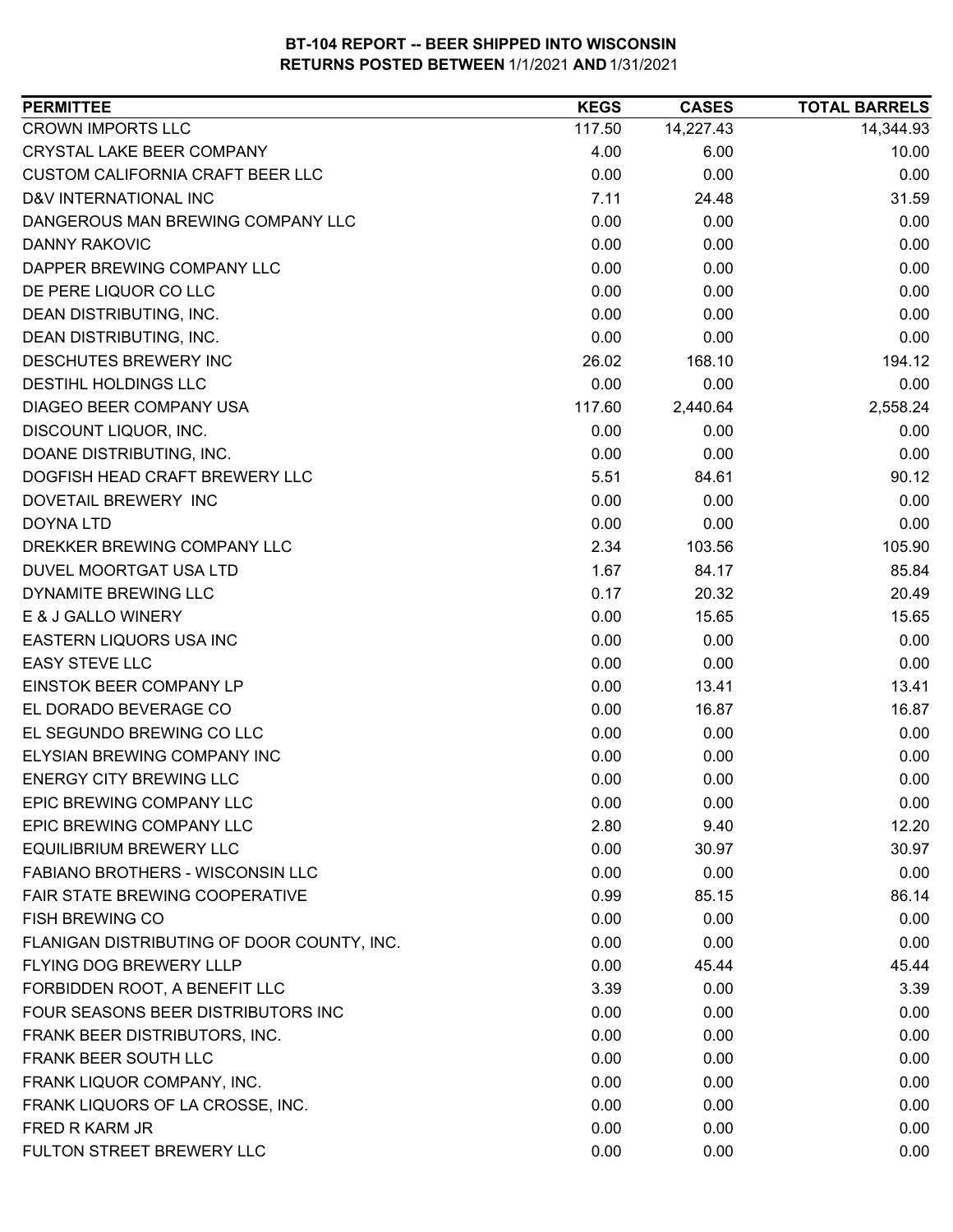| <b>PERMITTEE</b>                            | <b>KEGS</b> | <b>CASES</b> | <b>TOTAL BARRELS</b> |
|---------------------------------------------|-------------|--------------|----------------------|
| <b>G &amp; F DISTRIBUTING INC</b>           | 0.00        | 0.00         | 0.00                 |
| <b>G &amp; F DISTRIBUTING INC</b>           | 0.00        | 0.00         | 0.00                 |
| <b>G K SKAGGS INC</b>                       | 0.00        | 0.00         | 0.00                 |
| <b>GARY'S CORPORATION OF OAK CREEK</b>      | 0.00        | 0.00         | 0.00                 |
| <b>GELOSO BEVERAGE GROUP LLC</b>            | 0.00        | 0.00         | 0.00                 |
| GENERAL BEER DISTRIBUTORS CO.               | 0.00        | 0.00         | 0.00                 |
| GENERAL BEER DISTRIBUTORS CO. - MILWAUKEE   | 0.00        | 0.00         | 0.00                 |
| <b>GENERAL BEER-NORTHEAST INC</b>           | 0.00        | 0.00         | 0.00                 |
| <b>GENERAL BEER-NORTHEAST INC</b>           | 0.00        | 0.00         | 0.00                 |
| GENERAL BEER-NORTHWEST, INC.                | 0.00        | 0.00         | 0.00                 |
| GENERAL BEER-NORTHWEST, INC.                | 0.00        | 0.00         | 0.00                 |
| GENERAL BEER-NORTHWEST, INC.                | 0.00        | 0.00         | 0.00                 |
| GENERAL BEVERAGE SALES CO.                  | 0.00        | 0.00         | 0.00                 |
| GENERAL BEVERAGE SALES CO. - OSHKOSH        | 0.00        | 0.00         | 0.00                 |
| <b>GENERAL BEVERAGE SALES CO.-MILWAUKEE</b> | 0.00        | 0.00         | 0.00                 |
| <b>GENERATIONS BREWING COMPANY LLC</b>      | 0.00        | 0.00         | 0.00                 |
| <b>GEORGE BOZIC JR</b>                      | 0.00        | 0.00         | 0.00                 |
| <b>GLOBAL VILLAGE IMPORTS LLC</b>           | 0.00        | 0.00         | 0.00                 |
| <b>GMB PARTNERS LLC</b>                     | 3.83        | 45.25        | 49.08                |
| <b>GO CRAFT BIER, INC</b>                   | 0.00        | 0.00         | 0.00                 |
| <b>GOOD OMEN BOTTLING LLC</b>               | 0.00        | 0.00         | 0.00                 |
| <b>GRAYSCALE BREWING LLC</b>                | 0.00        | 31.93        | 31.93                |
| <b>GREEN BENCH BREWING CO LLC</b>           | 0.00        | 0.00         | 0.00                 |
| <b>GREGORY S HARDMAN</b>                    | 0.00        | 13.32        | 13.32                |
| H C FOODS CO LTD                            | 0.00        | 0.00         | 0.00                 |
| HARPOON DISTRIBUTING COMPANY                | 0.00        | 68.38        | 68.38                |
| HEAVY RIFF BREWING COMPANY LLC              | 0.00        | 0.00         | 0.00                 |
| <b>HEINEKEN USA INCORPORATED</b>            | 8.66        | 1,874.24     | 1,882.90             |
| HENDRICKS BEVERAGE, INC.                    | 0.00        | 0.00         | 0.00                 |
| HIGH COUNTRY BREWERY INC                    | 0.00        | 0.00         | 0.00                 |
| HOFBRAUHAUS OF AMERICA, LLC                 | 194.28      | 141.93       | 336.21               |
| <b>HOLZLAGER BREWING LLC</b>                | 2.98        | 5.24         | 8.22                 |
| HOME BREW MART INC                          | 0.00        | 0.00         | 0.00                 |
| HOP BUTCHER FOR THE WORLD LLC               | 0.00        | 0.00         | 0.00                 |
| <b>ILLYRIAN IMPORT INC</b>                  | 0.00        | 0.00         | 0.00                 |
| <b>INDEED BREWING COMPANY LLC</b>           | 7.67        | 75.48        | 83.15                |
| INDIAN PEAKS BREWING COMPANY                | 16.34       | 175.72       | 192.06               |
| INTERNATIONAL DISTILLERS & VINTERS LTD      | 0.00        | 3.28         | 3.28                 |
| INTERTRADE USA COMPANY                      | 0.00        | 0.00         | 0.00                 |
| <b>IRENE WAGNER</b>                         | 0.00        | 0.00         | 0.00                 |
| <b>IRON HORSE BEVERAGE LLC</b>              | 0.00        | 0.00         | 0.00                 |
| <b>ISLAND CITY BREWING COMPANY LLC</b>      | 0.00        | 0.00         | 0.00                 |
| <b>JAW PROPERTIES LLC</b>                   | 0.00        | 0.00         | 0.00                 |
| <b>JBR BREWING LLC</b>                      | 0.00        | 0.00         | 0.00                 |
| <b>JDZ INC</b>                              | 0.00        | 0.00         | 0.00                 |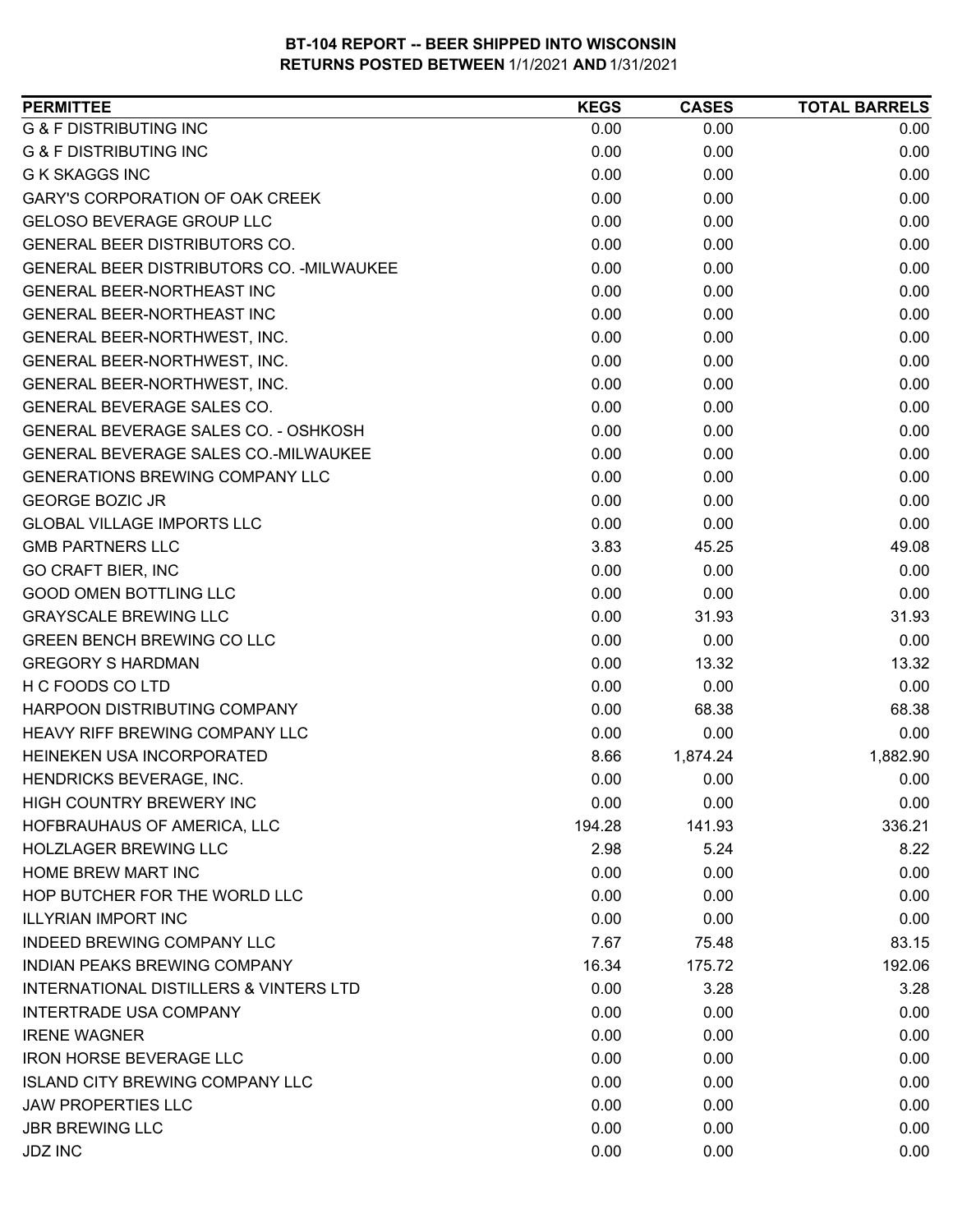| <b>PERMITTEE</b>                      | <b>KEGS</b> | <b>CASES</b> | <b>TOTAL BARRELS</b> |
|---------------------------------------|-------------|--------------|----------------------|
| <b>JOHN J COLLETTI</b>                | 0.00        | 0.00         | 0.00                 |
| JOHNSON BROTHERS OF WISCONSIN, INC.   | 0.00        | 0.00         | 0.00                 |
| <b>JOSHUA DETH</b>                    | 17.32       | 207.44       | 224.76               |
| JUNESHINE INC                         | 0.00        | 0.00         | 0.00                 |
| <b>JUSTIN STRAYER</b>                 | 0.00        | 0.00         | 0.00                 |
| KAY BEER DISTRIBUTING, INC.           | 0.00        | 0.00         | 0.00                 |
| KEWEENAW BREWING CO LLC               | 67.75       | 63.58        | 131.33               |
| KINGS AND CONVICTS BP LLC             | 0.00        | 0.00         | 0.00                 |
| <b>KLOCKOW BREWING COMPANY INC</b>    | 0.00        | 0.00         | 0.00                 |
| KOJIMA & INTERNATIONAL ASSOCIATES INC | 0.00        | 0.00         | 0.00                 |
| KREBS BREWING CO., INC.               | 0.00        | 9.07         | 9.07                 |
| <b>KRISTOFFER R RUSCH</b>             | 0.00        | 0.00         | 0.00                 |
| <b>KROMBACHER USA LLC</b>             | 0.00        | 0.00         | 0.00                 |
| KUHNHENN BREWING CO LLC               | 0.00        | 0.00         | 0.00                 |
| KYSELA PERE ET FILS LTD               | 0.00        | 0.00         | 0.00                 |
| LA CROSSE BEVERAGE LLC                | 0.00        | 0.00         | 0.00                 |
| LABATT USA OPERATING CO LLC           | 0.00        | 1,068.28     | 1,068.28             |
| <b>LAGUNITAS BREWING CO</b>           | 16.00       | 328.90       | 344.90               |
| LAKE OF THE WOODS BREWING CO          | 0.00        | 0.00         | 0.00                 |
| LARRY'S DISTRIBUTING CO., INC.        | 0.00        | 0.00         | 0.00                 |
| LEE BEVERAGE OF WISCONSIN LLC         | 0.00        | 0.00         | 0.00                 |
| LEE BEVERAGE OF WISCONSIN LLC         | 0.00        | 0.00         | 0.00                 |
| LEE BEVERAGE OF WISCONSIN LLC         | 0.00        | 0.00         | 0.00                 |
| LENA BEVERAGE COMPANY                 | 0.00        | 0.00         | 0.00                 |
| LIFT BRIDGE BREWING TECHNOLOGIES LLC  | 11.17       | 32.08        | 43.25                |
| LOGSDON FARMHOUSE ALES LLC            | 0.43        | 7.42         | 7.85                 |
| <b>LONGSTOCK III LLC</b>              | 0.00        | 0.00         | 0.00                 |
| LOUIS GLUNZ BEER INC                  | 2.67        | 51.92        | 54.59                |
| <b>LUPULIN BREWING LLC</b>            | 16.50       | 16.22        | 32.72                |
| <b>LYTT LLC</b>                       | 0.00        | 0.00         | 0.00                 |
| MAINE BEER COMPANY, LLC               | 0.00        | 0.00         | 0.00                 |
| MAINSHEET CAPITAL INC                 | 0.00        | 0.00         | 0.00                 |
| <b>MANKATO BREWERY LLC</b>            | 0.00        | 0.00         | 0.00                 |
| <b>MARK ANTHONY BRANDS INC.</b>       | 0.00        | 7,228.64     | 7,228.64             |
| MASSACHUSETTS BEVERAGE ALLIANCE LLC   | 0.00        | 0.00         | 0.00                 |
| MATT BREWING CO INC                   | 0.00        | 0.00         | 0.00                 |
| MERCENARY BREWERY & DISTILLERY LLC    | 2.66        | 41.05        | 43.71                |
| MERCHANT DU VIN CORPORATION           | 0.00        | 34.07        | 34.07                |
| METROPOLITAN BREWING LLC              | 0.00        | 0.00         | 0.00                 |
| MHW LTD                               | 0.00        | 7.85         | 7.85                 |
| MIA BREWERY CO. INC.                  | 0.00        | 6.29         | 6.29                 |
| MICHAEL G ANSAY                       | 0.00        | 0.00         | 0.00                 |
| MICHAUD DISTRIBUTING INC              | 0.00        | 0.00         | 0.00                 |
| MIGHTY SWELL COCKTAIL COMPANY LLC     | 0.00        | 0.00         | 0.00                 |
| MIKERPHONE BREWING LLC                | 0.00        | 3.29         | 3.29                 |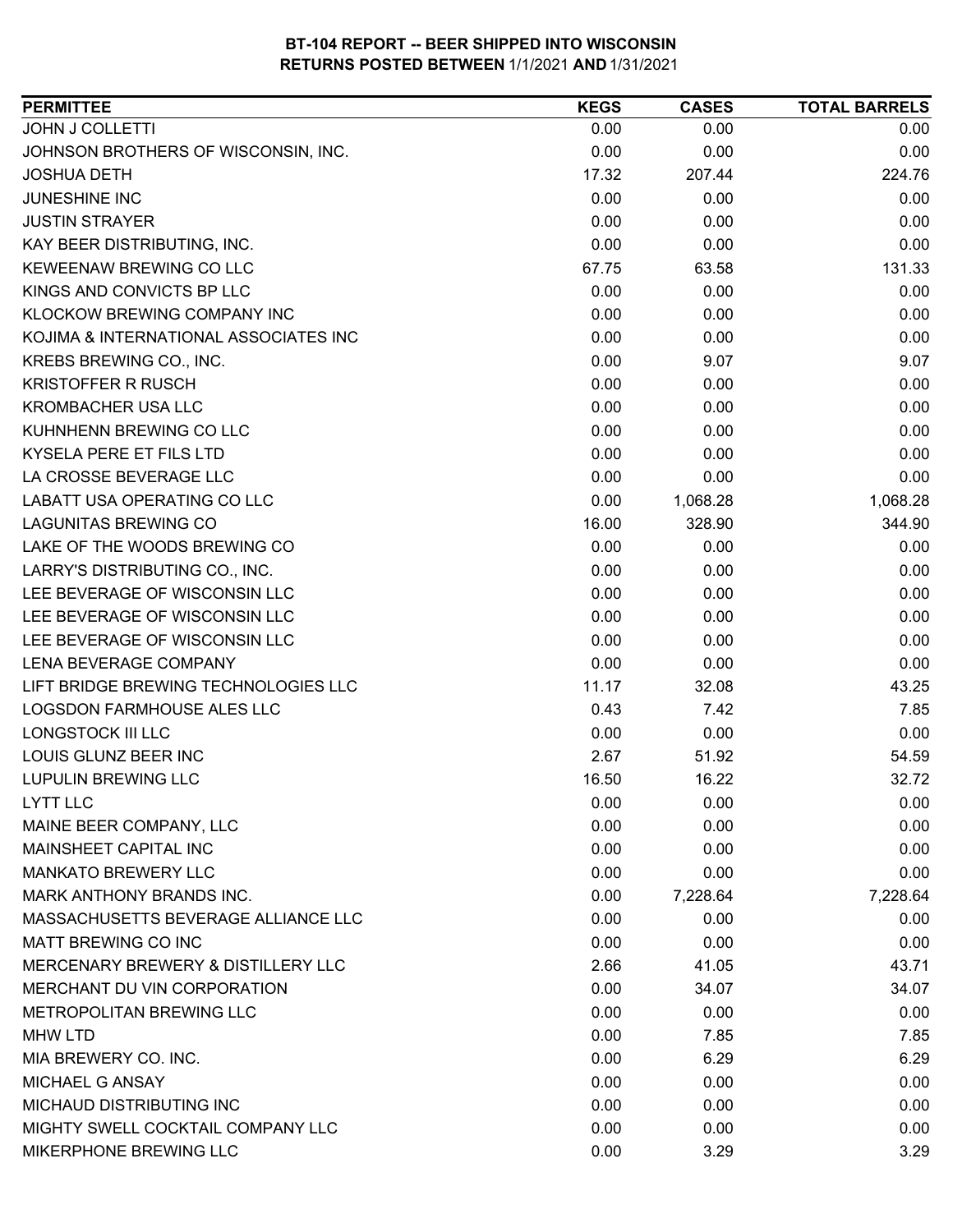| 13.55<br>0.00<br>13.55<br>76.05<br>2.50<br>73.55<br>16,395.19<br>110.83<br>16,284.36<br>0.00<br>0.00<br>0.00<br>5.89<br>0.00<br>5.89<br>0.00<br>0.00<br>0.00<br>0.00<br>0.00<br>0.00<br>0.00<br>0.00<br>0.00<br>84.48<br>0.00<br>84.48<br>0.00<br>0.00<br>0.00<br>753.15<br>819.32<br>66.17<br>0.00<br>0.00<br>0.00<br>0.00<br>0.00<br>0.00<br>0.00<br>0.00<br>0.00<br>0.00<br>15.58<br>15.58<br>0.00<br>0.00<br>0.00<br>0.00<br>0.00<br>0.00<br>61.26<br>4.50<br>56.76<br>0.00<br>38.30<br>38.30<br>0.00<br>0.00<br>0.00<br>0.00<br>0.00<br>0.00<br>0.00<br>66.40<br>66.40<br>9.99<br>1,001.78<br>991.79<br>0.00<br>0.00<br>0.00<br>0.00<br>0.00<br>0.00<br>0.00<br>0.00<br>0.00<br>0.00<br>0.00<br>0.00<br>199.49<br>5.11<br>194.38<br>0.00<br>0.00<br>0.00<br>0.00<br>0.00<br>0.00<br>4.33<br>14.20<br>9.87<br>0.00<br>0.00<br>0.00<br>0.00<br>0.00<br>0.00<br>0.00<br>0.00<br>0.00<br>0.00<br>0.00<br>0.00<br>PROST BREWING COMPANY LLC<br>0.00<br>0.00<br>0.00<br>0.00<br>0.00<br>0.00<br>RATAS WHOLESALE LIQUOR COMPANY<br>0.00<br>0.00<br>0.00<br>RHINEGEIST, LLC<br>1.83<br>28.31<br>30.14<br>S. & S. DISTRIBUTING, INC.<br>0.00<br>0.00<br>0.00<br>S. & S. DISTRIBUTING, INC.<br>0.00<br>0.00<br>0.00<br>0.00<br>18.00<br>18.00<br>SARATOGA LIQUOR CO., INC.<br>0.00<br>0.00<br>0.00<br>6.67<br>35.70<br>29.03 | <b>PERMITTEE</b>                      | <b>KEGS</b> | <b>CASES</b> | <b>TOTAL BARRELS</b> |
|-------------------------------------------------------------------------------------------------------------------------------------------------------------------------------------------------------------------------------------------------------------------------------------------------------------------------------------------------------------------------------------------------------------------------------------------------------------------------------------------------------------------------------------------------------------------------------------------------------------------------------------------------------------------------------------------------------------------------------------------------------------------------------------------------------------------------------------------------------------------------------------------------------------------------------------------------------------------------------------------------------------------------------------------------------------------------------------------------------------------------------------------------------------------------------------------------------------------------------------------------------------------------------------------------------------------------|---------------------------------------|-------------|--------------|----------------------|
|                                                                                                                                                                                                                                                                                                                                                                                                                                                                                                                                                                                                                                                                                                                                                                                                                                                                                                                                                                                                                                                                                                                                                                                                                                                                                                                         | MODERN TIMES DRINKS, INC              |             |              |                      |
|                                                                                                                                                                                                                                                                                                                                                                                                                                                                                                                                                                                                                                                                                                                                                                                                                                                                                                                                                                                                                                                                                                                                                                                                                                                                                                                         | <b>MODIST BREWING LLC</b>             |             |              |                      |
|                                                                                                                                                                                                                                                                                                                                                                                                                                                                                                                                                                                                                                                                                                                                                                                                                                                                                                                                                                                                                                                                                                                                                                                                                                                                                                                         | MOLSON COORS BEVERAGE COMPANY USA LLC |             |              |                      |
|                                                                                                                                                                                                                                                                                                                                                                                                                                                                                                                                                                                                                                                                                                                                                                                                                                                                                                                                                                                                                                                                                                                                                                                                                                                                                                                         | MONKLESS BREWING LLC                  |             |              |                      |
|                                                                                                                                                                                                                                                                                                                                                                                                                                                                                                                                                                                                                                                                                                                                                                                                                                                                                                                                                                                                                                                                                                                                                                                                                                                                                                                         | MOOSE LAKE BREWING CO., LLC           |             |              |                      |
|                                                                                                                                                                                                                                                                                                                                                                                                                                                                                                                                                                                                                                                                                                                                                                                                                                                                                                                                                                                                                                                                                                                                                                                                                                                                                                                         | MOTHER LODE BREWING LLC               |             |              |                      |
|                                                                                                                                                                                                                                                                                                                                                                                                                                                                                                                                                                                                                                                                                                                                                                                                                                                                                                                                                                                                                                                                                                                                                                                                                                                                                                                         | MPL BRANDS NV INC                     |             |              |                      |
|                                                                                                                                                                                                                                                                                                                                                                                                                                                                                                                                                                                                                                                                                                                                                                                                                                                                                                                                                                                                                                                                                                                                                                                                                                                                                                                         | MUTUAL WHOLESALE LIQUOR INC           |             |              |                      |
|                                                                                                                                                                                                                                                                                                                                                                                                                                                                                                                                                                                                                                                                                                                                                                                                                                                                                                                                                                                                                                                                                                                                                                                                                                                                                                                         | NDC SYSTEMS LP                        |             |              |                      |
|                                                                                                                                                                                                                                                                                                                                                                                                                                                                                                                                                                                                                                                                                                                                                                                                                                                                                                                                                                                                                                                                                                                                                                                                                                                                                                                         | NEBRASKA BREWING CO INC               |             |              |                      |
|                                                                                                                                                                                                                                                                                                                                                                                                                                                                                                                                                                                                                                                                                                                                                                                                                                                                                                                                                                                                                                                                                                                                                                                                                                                                                                                         | NEW BELGIUM BREWING COMPANY INC       |             |              |                      |
|                                                                                                                                                                                                                                                                                                                                                                                                                                                                                                                                                                                                                                                                                                                                                                                                                                                                                                                                                                                                                                                                                                                                                                                                                                                                                                                         | NEW HOLLAND BREWING CO LLC            |             |              |                      |
|                                                                                                                                                                                                                                                                                                                                                                                                                                                                                                                                                                                                                                                                                                                                                                                                                                                                                                                                                                                                                                                                                                                                                                                                                                                                                                                         | NEW YORK MUTUAL TRADING CO INC        |             |              |                      |
|                                                                                                                                                                                                                                                                                                                                                                                                                                                                                                                                                                                                                                                                                                                                                                                                                                                                                                                                                                                                                                                                                                                                                                                                                                                                                                                         | NOELKE DISTRIBUTORS, INC.             |             |              |                      |
|                                                                                                                                                                                                                                                                                                                                                                                                                                                                                                                                                                                                                                                                                                                                                                                                                                                                                                                                                                                                                                                                                                                                                                                                                                                                                                                         | NORTH COAST BREWING CO INC            |             |              |                      |
|                                                                                                                                                                                                                                                                                                                                                                                                                                                                                                                                                                                                                                                                                                                                                                                                                                                                                                                                                                                                                                                                                                                                                                                                                                                                                                                         | NORTHERN UNITED BREWING COMPANY, LLC  |             |              |                      |
|                                                                                                                                                                                                                                                                                                                                                                                                                                                                                                                                                                                                                                                                                                                                                                                                                                                                                                                                                                                                                                                                                                                                                                                                                                                                                                                         | NOUVEAU VENTURES LLC                  |             |              |                      |
|                                                                                                                                                                                                                                                                                                                                                                                                                                                                                                                                                                                                                                                                                                                                                                                                                                                                                                                                                                                                                                                                                                                                                                                                                                                                                                                         | <b>ODELL BREWING COMPANY</b>          |             |              |                      |
|                                                                                                                                                                                                                                                                                                                                                                                                                                                                                                                                                                                                                                                                                                                                                                                                                                                                                                                                                                                                                                                                                                                                                                                                                                                                                                                         | OFF TRAIL COLLECTIVE INC              |             |              |                      |
|                                                                                                                                                                                                                                                                                                                                                                                                                                                                                                                                                                                                                                                                                                                                                                                                                                                                                                                                                                                                                                                                                                                                                                                                                                                                                                                         | ON TOUR BREWING COMPANY LLC           |             |              |                      |
|                                                                                                                                                                                                                                                                                                                                                                                                                                                                                                                                                                                                                                                                                                                                                                                                                                                                                                                                                                                                                                                                                                                                                                                                                                                                                                                         | ONION PUB & BREWERY INC               |             |              |                      |
|                                                                                                                                                                                                                                                                                                                                                                                                                                                                                                                                                                                                                                                                                                                                                                                                                                                                                                                                                                                                                                                                                                                                                                                                                                                                                                                         | OREGON BREWING COMPANY INC            |             |              |                      |
|                                                                                                                                                                                                                                                                                                                                                                                                                                                                                                                                                                                                                                                                                                                                                                                                                                                                                                                                                                                                                                                                                                                                                                                                                                                                                                                         | PABST BREWING COMPANY, LLC            |             |              |                      |
|                                                                                                                                                                                                                                                                                                                                                                                                                                                                                                                                                                                                                                                                                                                                                                                                                                                                                                                                                                                                                                                                                                                                                                                                                                                                                                                         | PALS BREWING COMPANY, LLC             |             |              |                      |
|                                                                                                                                                                                                                                                                                                                                                                                                                                                                                                                                                                                                                                                                                                                                                                                                                                                                                                                                                                                                                                                                                                                                                                                                                                                                                                                         | PAMPA BEVERAGES LLC                   |             |              |                      |
|                                                                                                                                                                                                                                                                                                                                                                                                                                                                                                                                                                                                                                                                                                                                                                                                                                                                                                                                                                                                                                                                                                                                                                                                                                                                                                                         | PARK RIDGE DISTRIBUTING, INC.         |             |              |                      |
|                                                                                                                                                                                                                                                                                                                                                                                                                                                                                                                                                                                                                                                                                                                                                                                                                                                                                                                                                                                                                                                                                                                                                                                                                                                                                                                         | PATERNO IMPORTS LTD                   |             |              |                      |
|                                                                                                                                                                                                                                                                                                                                                                                                                                                                                                                                                                                                                                                                                                                                                                                                                                                                                                                                                                                                                                                                                                                                                                                                                                                                                                                         | PAULANER USA LLC                      |             |              |                      |
|                                                                                                                                                                                                                                                                                                                                                                                                                                                                                                                                                                                                                                                                                                                                                                                                                                                                                                                                                                                                                                                                                                                                                                                                                                                                                                                         | PEHLER DISTRIBUTING, INC.             |             |              |                      |
|                                                                                                                                                                                                                                                                                                                                                                                                                                                                                                                                                                                                                                                                                                                                                                                                                                                                                                                                                                                                                                                                                                                                                                                                                                                                                                                         | PERENNIAL PARTNERS LLC                |             |              |                      |
|                                                                                                                                                                                                                                                                                                                                                                                                                                                                                                                                                                                                                                                                                                                                                                                                                                                                                                                                                                                                                                                                                                                                                                                                                                                                                                                         | PHASE THREE BREWING COMPANY LLC       |             |              |                      |
|                                                                                                                                                                                                                                                                                                                                                                                                                                                                                                                                                                                                                                                                                                                                                                                                                                                                                                                                                                                                                                                                                                                                                                                                                                                                                                                         | PHIL KNUTSEN                          |             |              |                      |
|                                                                                                                                                                                                                                                                                                                                                                                                                                                                                                                                                                                                                                                                                                                                                                                                                                                                                                                                                                                                                                                                                                                                                                                                                                                                                                                         | PHILLIPS WINE COMPANY                 |             |              |                      |
|                                                                                                                                                                                                                                                                                                                                                                                                                                                                                                                                                                                                                                                                                                                                                                                                                                                                                                                                                                                                                                                                                                                                                                                                                                                                                                                         | PIPEWORKS PRODUCTION LLC              |             |              |                      |
|                                                                                                                                                                                                                                                                                                                                                                                                                                                                                                                                                                                                                                                                                                                                                                                                                                                                                                                                                                                                                                                                                                                                                                                                                                                                                                                         | PRO-LIQUITECH LLC                     |             |              |                      |
|                                                                                                                                                                                                                                                                                                                                                                                                                                                                                                                                                                                                                                                                                                                                                                                                                                                                                                                                                                                                                                                                                                                                                                                                                                                                                                                         |                                       |             |              |                      |
|                                                                                                                                                                                                                                                                                                                                                                                                                                                                                                                                                                                                                                                                                                                                                                                                                                                                                                                                                                                                                                                                                                                                                                                                                                                                                                                         | <b>RAHR &amp; SONS BREWING LP</b>     |             |              |                      |
|                                                                                                                                                                                                                                                                                                                                                                                                                                                                                                                                                                                                                                                                                                                                                                                                                                                                                                                                                                                                                                                                                                                                                                                                                                                                                                                         |                                       |             |              |                      |
|                                                                                                                                                                                                                                                                                                                                                                                                                                                                                                                                                                                                                                                                                                                                                                                                                                                                                                                                                                                                                                                                                                                                                                                                                                                                                                                         |                                       |             |              |                      |
|                                                                                                                                                                                                                                                                                                                                                                                                                                                                                                                                                                                                                                                                                                                                                                                                                                                                                                                                                                                                                                                                                                                                                                                                                                                                                                                         |                                       |             |              |                      |
|                                                                                                                                                                                                                                                                                                                                                                                                                                                                                                                                                                                                                                                                                                                                                                                                                                                                                                                                                                                                                                                                                                                                                                                                                                                                                                                         |                                       |             |              |                      |
|                                                                                                                                                                                                                                                                                                                                                                                                                                                                                                                                                                                                                                                                                                                                                                                                                                                                                                                                                                                                                                                                                                                                                                                                                                                                                                                         | SAPPORO USA INC                       |             |              |                      |
|                                                                                                                                                                                                                                                                                                                                                                                                                                                                                                                                                                                                                                                                                                                                                                                                                                                                                                                                                                                                                                                                                                                                                                                                                                                                                                                         |                                       |             |              |                      |
|                                                                                                                                                                                                                                                                                                                                                                                                                                                                                                                                                                                                                                                                                                                                                                                                                                                                                                                                                                                                                                                                                                                                                                                                                                                                                                                         | SAUGATUCK BREWING COMPANY INC         |             |              |                      |
|                                                                                                                                                                                                                                                                                                                                                                                                                                                                                                                                                                                                                                                                                                                                                                                                                                                                                                                                                                                                                                                                                                                                                                                                                                                                                                                         | SCHAFER-REICHART SELECTIONS, INC.     | 0.00        | 0.00         | 0.00                 |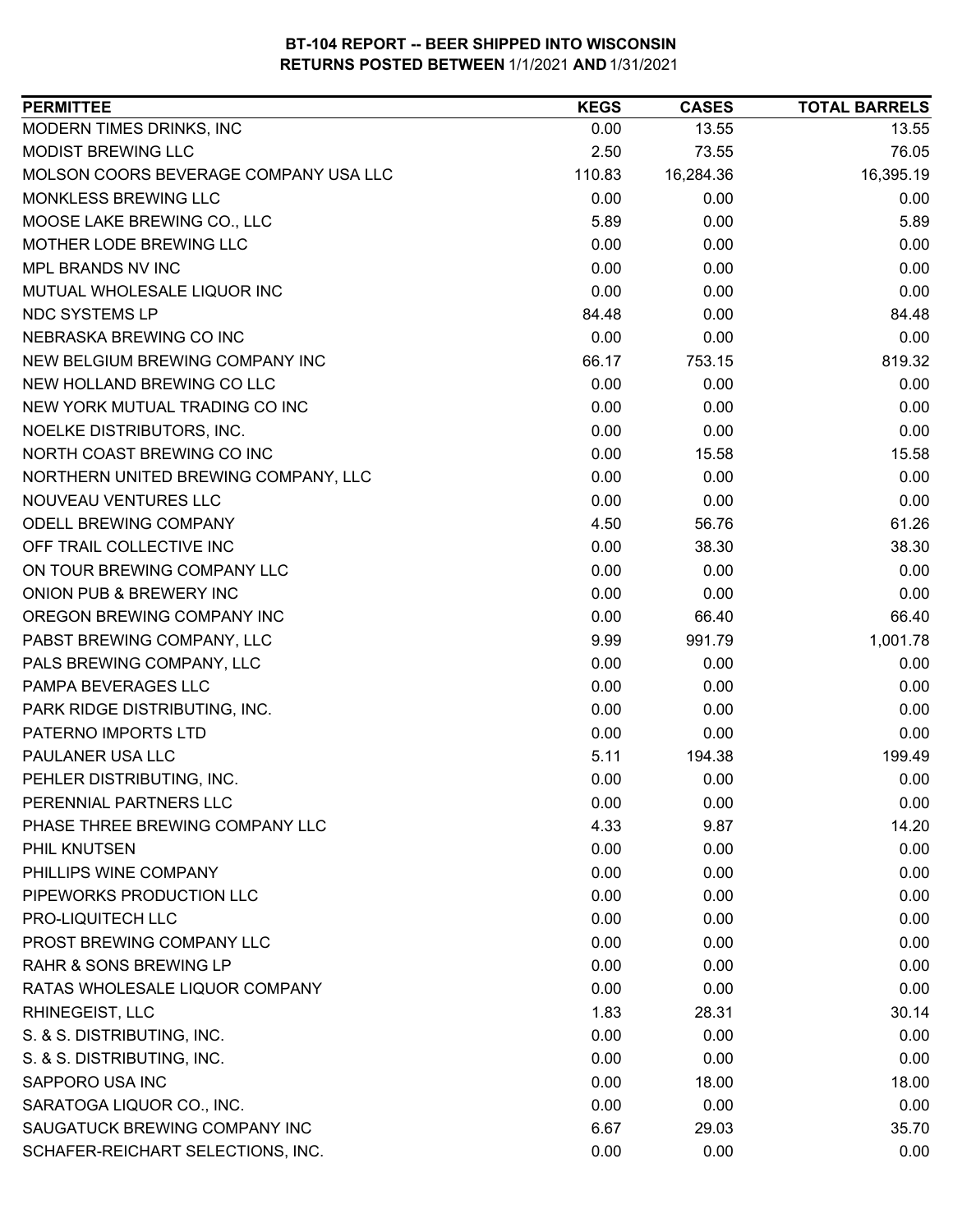| SHELTON BROTHERS INC<br>0.00<br>0.00<br>0.00<br>SIERRA NEVADA BREWING COMPANY<br>910.68<br>930.76<br>20.08<br>SINGHA NORTH AMERICA INC<br>0.00<br>0.00<br>0.00<br>SLEEPING GIANT BREWING COMPANY LLC<br>0.00<br>0.00<br>0.00<br>0.00<br>7.26<br>SOLEMN OATH BREWERY LLC<br>7.26<br>SOUTHERN GRIST BREWING COMPANY<br>0.00<br>0.00<br>0.00<br>SOUTHERN TIER BREWING COMPANY LLC<br>0.00<br>10.80<br>10.80<br>SP3 LLC<br>0.00<br>0.00<br>0.00<br>0.84<br>5.85<br><b>SPIRAL BREWERY LLC</b><br>5.01<br><b>SRB OPERATIONS LLC</b><br>0.00<br>0.00<br>0.00<br>ST KILLIAN IMPORTING CO INC<br>612.21<br>632.66<br>20.45<br>0.00<br>0.00<br>STANLEY STAWSKI DIST CO INC<br>0.00<br><b>STEVE CRIDER</b><br>0.00<br>0.00<br>0.00<br>STONE BREWING CO LLC<br>4.00<br>66.76<br>62.76<br>SUGAR CREEK ACQUISITION LLC<br>0.00<br>4.35<br>4.35<br><b>SUMMIT BREWING COMPANY</b><br>131.83<br>384.17<br>516.00<br>SUN KING BREWING CO LLC<br>0.00<br>0.00<br>0.00<br>SUPERIOR BEVERAGES LLC<br>0.00<br>0.00<br>0.00<br><b>SURLY BREWING COMPANY</b><br>351.91<br>405.25<br>53.34<br><b>SURVILLE ENTERPRISES CORP</b><br>0.00<br>0.00<br>0.00<br>SYLWESTER KOLAKOWSKI<br>0.00<br>0.00<br>0.00<br>0.00<br><b>SYRIANA INC</b><br>0.00<br>0.00<br>TABLEBLUFF BREWING CO INC<br>0.00<br>0.00<br>0.00<br>THE ALE APOTHECARY<br>0.00<br>0.00<br>0.00<br>0.00<br>0.00<br>THE BROOKLYN BREWERY CORPORATION<br>0.00<br>THE BRUERY LLC<br>0.00<br>0.00<br>0.00<br>THE CHURCH STREET BREWING COMPANY LLC<br>5.81<br>5.81<br>0.00<br>THE FLORIDA BREWERY, INC.<br>8.71<br>0.00<br>8.71<br>THE GAMBRINUS COMPANY<br>27.00<br>196.40<br>223.40<br>THE GREAT LAKES BREWING CO<br>20.84<br>124.72<br>145.56<br>0.00<br>0.00<br>0.00<br>THOMAS A DORAIRAJ<br><b>TIGHTHEAD BREWING COMPANY</b><br>0.00<br>0.00<br>0.00<br><b>TODD FYTEN</b><br>0.00<br>0.00<br>0.00<br><b>TOPPLING GOLIATH INC</b><br>18.67<br>399.66<br>418.33<br><b>TORI-VERDI GROUP LLC</b><br>0.00<br>0.00<br>0.00<br>TRIANGLE DISTRIBUTING COMPANY, INC.<br>0.00<br>0.00<br>0.00<br>TROIKA BREWING COMPANY LLC<br>5.62<br>0.00<br>5.62<br><b>TRUCKEE CRAFT BREWING</b><br>1.83<br>18.84<br>20.67<br>TWO BEERS BREWING CO LLC<br>0.00<br>0.00<br>0.00<br>TWO BROTHERS BREWING COMPANY<br>0.00<br>6.10<br>6.10<br>UINTA BREWING COMPANY<br>0.00<br>0.00<br>0.00<br>0.51<br>0.70<br>0.19 | <b>PERMITTEE</b>                     | <b>KEGS</b> | <b>CASES</b> | <b>TOTAL BARRELS</b> |
|--------------------------------------------------------------------------------------------------------------------------------------------------------------------------------------------------------------------------------------------------------------------------------------------------------------------------------------------------------------------------------------------------------------------------------------------------------------------------------------------------------------------------------------------------------------------------------------------------------------------------------------------------------------------------------------------------------------------------------------------------------------------------------------------------------------------------------------------------------------------------------------------------------------------------------------------------------------------------------------------------------------------------------------------------------------------------------------------------------------------------------------------------------------------------------------------------------------------------------------------------------------------------------------------------------------------------------------------------------------------------------------------------------------------------------------------------------------------------------------------------------------------------------------------------------------------------------------------------------------------------------------------------------------------------------------------------------------------------------------------------------------------------------------------------------------------------------------------------------------------------------------------------------------------------------------------------------------------------------------------------------------------------------------------------------------------------------------------------------------------------------------------------------------------------------------------------------------------------------------------------------------------------------------------------------------------------|--------------------------------------|-------------|--------------|----------------------|
|                                                                                                                                                                                                                                                                                                                                                                                                                                                                                                                                                                                                                                                                                                                                                                                                                                                                                                                                                                                                                                                                                                                                                                                                                                                                                                                                                                                                                                                                                                                                                                                                                                                                                                                                                                                                                                                                                                                                                                                                                                                                                                                                                                                                                                                                                                                          |                                      |             |              |                      |
|                                                                                                                                                                                                                                                                                                                                                                                                                                                                                                                                                                                                                                                                                                                                                                                                                                                                                                                                                                                                                                                                                                                                                                                                                                                                                                                                                                                                                                                                                                                                                                                                                                                                                                                                                                                                                                                                                                                                                                                                                                                                                                                                                                                                                                                                                                                          |                                      |             |              |                      |
|                                                                                                                                                                                                                                                                                                                                                                                                                                                                                                                                                                                                                                                                                                                                                                                                                                                                                                                                                                                                                                                                                                                                                                                                                                                                                                                                                                                                                                                                                                                                                                                                                                                                                                                                                                                                                                                                                                                                                                                                                                                                                                                                                                                                                                                                                                                          |                                      |             |              |                      |
|                                                                                                                                                                                                                                                                                                                                                                                                                                                                                                                                                                                                                                                                                                                                                                                                                                                                                                                                                                                                                                                                                                                                                                                                                                                                                                                                                                                                                                                                                                                                                                                                                                                                                                                                                                                                                                                                                                                                                                                                                                                                                                                                                                                                                                                                                                                          |                                      |             |              |                      |
|                                                                                                                                                                                                                                                                                                                                                                                                                                                                                                                                                                                                                                                                                                                                                                                                                                                                                                                                                                                                                                                                                                                                                                                                                                                                                                                                                                                                                                                                                                                                                                                                                                                                                                                                                                                                                                                                                                                                                                                                                                                                                                                                                                                                                                                                                                                          |                                      |             |              |                      |
|                                                                                                                                                                                                                                                                                                                                                                                                                                                                                                                                                                                                                                                                                                                                                                                                                                                                                                                                                                                                                                                                                                                                                                                                                                                                                                                                                                                                                                                                                                                                                                                                                                                                                                                                                                                                                                                                                                                                                                                                                                                                                                                                                                                                                                                                                                                          |                                      |             |              |                      |
|                                                                                                                                                                                                                                                                                                                                                                                                                                                                                                                                                                                                                                                                                                                                                                                                                                                                                                                                                                                                                                                                                                                                                                                                                                                                                                                                                                                                                                                                                                                                                                                                                                                                                                                                                                                                                                                                                                                                                                                                                                                                                                                                                                                                                                                                                                                          |                                      |             |              |                      |
|                                                                                                                                                                                                                                                                                                                                                                                                                                                                                                                                                                                                                                                                                                                                                                                                                                                                                                                                                                                                                                                                                                                                                                                                                                                                                                                                                                                                                                                                                                                                                                                                                                                                                                                                                                                                                                                                                                                                                                                                                                                                                                                                                                                                                                                                                                                          |                                      |             |              |                      |
|                                                                                                                                                                                                                                                                                                                                                                                                                                                                                                                                                                                                                                                                                                                                                                                                                                                                                                                                                                                                                                                                                                                                                                                                                                                                                                                                                                                                                                                                                                                                                                                                                                                                                                                                                                                                                                                                                                                                                                                                                                                                                                                                                                                                                                                                                                                          |                                      |             |              |                      |
|                                                                                                                                                                                                                                                                                                                                                                                                                                                                                                                                                                                                                                                                                                                                                                                                                                                                                                                                                                                                                                                                                                                                                                                                                                                                                                                                                                                                                                                                                                                                                                                                                                                                                                                                                                                                                                                                                                                                                                                                                                                                                                                                                                                                                                                                                                                          |                                      |             |              |                      |
|                                                                                                                                                                                                                                                                                                                                                                                                                                                                                                                                                                                                                                                                                                                                                                                                                                                                                                                                                                                                                                                                                                                                                                                                                                                                                                                                                                                                                                                                                                                                                                                                                                                                                                                                                                                                                                                                                                                                                                                                                                                                                                                                                                                                                                                                                                                          |                                      |             |              |                      |
|                                                                                                                                                                                                                                                                                                                                                                                                                                                                                                                                                                                                                                                                                                                                                                                                                                                                                                                                                                                                                                                                                                                                                                                                                                                                                                                                                                                                                                                                                                                                                                                                                                                                                                                                                                                                                                                                                                                                                                                                                                                                                                                                                                                                                                                                                                                          |                                      |             |              |                      |
|                                                                                                                                                                                                                                                                                                                                                                                                                                                                                                                                                                                                                                                                                                                                                                                                                                                                                                                                                                                                                                                                                                                                                                                                                                                                                                                                                                                                                                                                                                                                                                                                                                                                                                                                                                                                                                                                                                                                                                                                                                                                                                                                                                                                                                                                                                                          |                                      |             |              |                      |
|                                                                                                                                                                                                                                                                                                                                                                                                                                                                                                                                                                                                                                                                                                                                                                                                                                                                                                                                                                                                                                                                                                                                                                                                                                                                                                                                                                                                                                                                                                                                                                                                                                                                                                                                                                                                                                                                                                                                                                                                                                                                                                                                                                                                                                                                                                                          |                                      |             |              |                      |
|                                                                                                                                                                                                                                                                                                                                                                                                                                                                                                                                                                                                                                                                                                                                                                                                                                                                                                                                                                                                                                                                                                                                                                                                                                                                                                                                                                                                                                                                                                                                                                                                                                                                                                                                                                                                                                                                                                                                                                                                                                                                                                                                                                                                                                                                                                                          |                                      |             |              |                      |
|                                                                                                                                                                                                                                                                                                                                                                                                                                                                                                                                                                                                                                                                                                                                                                                                                                                                                                                                                                                                                                                                                                                                                                                                                                                                                                                                                                                                                                                                                                                                                                                                                                                                                                                                                                                                                                                                                                                                                                                                                                                                                                                                                                                                                                                                                                                          |                                      |             |              |                      |
|                                                                                                                                                                                                                                                                                                                                                                                                                                                                                                                                                                                                                                                                                                                                                                                                                                                                                                                                                                                                                                                                                                                                                                                                                                                                                                                                                                                                                                                                                                                                                                                                                                                                                                                                                                                                                                                                                                                                                                                                                                                                                                                                                                                                                                                                                                                          |                                      |             |              |                      |
|                                                                                                                                                                                                                                                                                                                                                                                                                                                                                                                                                                                                                                                                                                                                                                                                                                                                                                                                                                                                                                                                                                                                                                                                                                                                                                                                                                                                                                                                                                                                                                                                                                                                                                                                                                                                                                                                                                                                                                                                                                                                                                                                                                                                                                                                                                                          |                                      |             |              |                      |
|                                                                                                                                                                                                                                                                                                                                                                                                                                                                                                                                                                                                                                                                                                                                                                                                                                                                                                                                                                                                                                                                                                                                                                                                                                                                                                                                                                                                                                                                                                                                                                                                                                                                                                                                                                                                                                                                                                                                                                                                                                                                                                                                                                                                                                                                                                                          |                                      |             |              |                      |
|                                                                                                                                                                                                                                                                                                                                                                                                                                                                                                                                                                                                                                                                                                                                                                                                                                                                                                                                                                                                                                                                                                                                                                                                                                                                                                                                                                                                                                                                                                                                                                                                                                                                                                                                                                                                                                                                                                                                                                                                                                                                                                                                                                                                                                                                                                                          |                                      |             |              |                      |
|                                                                                                                                                                                                                                                                                                                                                                                                                                                                                                                                                                                                                                                                                                                                                                                                                                                                                                                                                                                                                                                                                                                                                                                                                                                                                                                                                                                                                                                                                                                                                                                                                                                                                                                                                                                                                                                                                                                                                                                                                                                                                                                                                                                                                                                                                                                          |                                      |             |              |                      |
|                                                                                                                                                                                                                                                                                                                                                                                                                                                                                                                                                                                                                                                                                                                                                                                                                                                                                                                                                                                                                                                                                                                                                                                                                                                                                                                                                                                                                                                                                                                                                                                                                                                                                                                                                                                                                                                                                                                                                                                                                                                                                                                                                                                                                                                                                                                          |                                      |             |              |                      |
|                                                                                                                                                                                                                                                                                                                                                                                                                                                                                                                                                                                                                                                                                                                                                                                                                                                                                                                                                                                                                                                                                                                                                                                                                                                                                                                                                                                                                                                                                                                                                                                                                                                                                                                                                                                                                                                                                                                                                                                                                                                                                                                                                                                                                                                                                                                          |                                      |             |              |                      |
|                                                                                                                                                                                                                                                                                                                                                                                                                                                                                                                                                                                                                                                                                                                                                                                                                                                                                                                                                                                                                                                                                                                                                                                                                                                                                                                                                                                                                                                                                                                                                                                                                                                                                                                                                                                                                                                                                                                                                                                                                                                                                                                                                                                                                                                                                                                          |                                      |             |              |                      |
|                                                                                                                                                                                                                                                                                                                                                                                                                                                                                                                                                                                                                                                                                                                                                                                                                                                                                                                                                                                                                                                                                                                                                                                                                                                                                                                                                                                                                                                                                                                                                                                                                                                                                                                                                                                                                                                                                                                                                                                                                                                                                                                                                                                                                                                                                                                          |                                      |             |              |                      |
|                                                                                                                                                                                                                                                                                                                                                                                                                                                                                                                                                                                                                                                                                                                                                                                                                                                                                                                                                                                                                                                                                                                                                                                                                                                                                                                                                                                                                                                                                                                                                                                                                                                                                                                                                                                                                                                                                                                                                                                                                                                                                                                                                                                                                                                                                                                          |                                      |             |              |                      |
|                                                                                                                                                                                                                                                                                                                                                                                                                                                                                                                                                                                                                                                                                                                                                                                                                                                                                                                                                                                                                                                                                                                                                                                                                                                                                                                                                                                                                                                                                                                                                                                                                                                                                                                                                                                                                                                                                                                                                                                                                                                                                                                                                                                                                                                                                                                          |                                      |             |              |                      |
|                                                                                                                                                                                                                                                                                                                                                                                                                                                                                                                                                                                                                                                                                                                                                                                                                                                                                                                                                                                                                                                                                                                                                                                                                                                                                                                                                                                                                                                                                                                                                                                                                                                                                                                                                                                                                                                                                                                                                                                                                                                                                                                                                                                                                                                                                                                          |                                      |             |              |                      |
|                                                                                                                                                                                                                                                                                                                                                                                                                                                                                                                                                                                                                                                                                                                                                                                                                                                                                                                                                                                                                                                                                                                                                                                                                                                                                                                                                                                                                                                                                                                                                                                                                                                                                                                                                                                                                                                                                                                                                                                                                                                                                                                                                                                                                                                                                                                          |                                      |             |              |                      |
|                                                                                                                                                                                                                                                                                                                                                                                                                                                                                                                                                                                                                                                                                                                                                                                                                                                                                                                                                                                                                                                                                                                                                                                                                                                                                                                                                                                                                                                                                                                                                                                                                                                                                                                                                                                                                                                                                                                                                                                                                                                                                                                                                                                                                                                                                                                          |                                      |             |              |                      |
|                                                                                                                                                                                                                                                                                                                                                                                                                                                                                                                                                                                                                                                                                                                                                                                                                                                                                                                                                                                                                                                                                                                                                                                                                                                                                                                                                                                                                                                                                                                                                                                                                                                                                                                                                                                                                                                                                                                                                                                                                                                                                                                                                                                                                                                                                                                          |                                      |             |              |                      |
|                                                                                                                                                                                                                                                                                                                                                                                                                                                                                                                                                                                                                                                                                                                                                                                                                                                                                                                                                                                                                                                                                                                                                                                                                                                                                                                                                                                                                                                                                                                                                                                                                                                                                                                                                                                                                                                                                                                                                                                                                                                                                                                                                                                                                                                                                                                          |                                      |             |              |                      |
|                                                                                                                                                                                                                                                                                                                                                                                                                                                                                                                                                                                                                                                                                                                                                                                                                                                                                                                                                                                                                                                                                                                                                                                                                                                                                                                                                                                                                                                                                                                                                                                                                                                                                                                                                                                                                                                                                                                                                                                                                                                                                                                                                                                                                                                                                                                          |                                      |             |              |                      |
|                                                                                                                                                                                                                                                                                                                                                                                                                                                                                                                                                                                                                                                                                                                                                                                                                                                                                                                                                                                                                                                                                                                                                                                                                                                                                                                                                                                                                                                                                                                                                                                                                                                                                                                                                                                                                                                                                                                                                                                                                                                                                                                                                                                                                                                                                                                          |                                      |             |              |                      |
|                                                                                                                                                                                                                                                                                                                                                                                                                                                                                                                                                                                                                                                                                                                                                                                                                                                                                                                                                                                                                                                                                                                                                                                                                                                                                                                                                                                                                                                                                                                                                                                                                                                                                                                                                                                                                                                                                                                                                                                                                                                                                                                                                                                                                                                                                                                          |                                      |             |              |                      |
|                                                                                                                                                                                                                                                                                                                                                                                                                                                                                                                                                                                                                                                                                                                                                                                                                                                                                                                                                                                                                                                                                                                                                                                                                                                                                                                                                                                                                                                                                                                                                                                                                                                                                                                                                                                                                                                                                                                                                                                                                                                                                                                                                                                                                                                                                                                          |                                      |             |              |                      |
|                                                                                                                                                                                                                                                                                                                                                                                                                                                                                                                                                                                                                                                                                                                                                                                                                                                                                                                                                                                                                                                                                                                                                                                                                                                                                                                                                                                                                                                                                                                                                                                                                                                                                                                                                                                                                                                                                                                                                                                                                                                                                                                                                                                                                                                                                                                          |                                      |             |              |                      |
|                                                                                                                                                                                                                                                                                                                                                                                                                                                                                                                                                                                                                                                                                                                                                                                                                                                                                                                                                                                                                                                                                                                                                                                                                                                                                                                                                                                                                                                                                                                                                                                                                                                                                                                                                                                                                                                                                                                                                                                                                                                                                                                                                                                                                                                                                                                          |                                      |             |              |                      |
|                                                                                                                                                                                                                                                                                                                                                                                                                                                                                                                                                                                                                                                                                                                                                                                                                                                                                                                                                                                                                                                                                                                                                                                                                                                                                                                                                                                                                                                                                                                                                                                                                                                                                                                                                                                                                                                                                                                                                                                                                                                                                                                                                                                                                                                                                                                          |                                      |             |              |                      |
|                                                                                                                                                                                                                                                                                                                                                                                                                                                                                                                                                                                                                                                                                                                                                                                                                                                                                                                                                                                                                                                                                                                                                                                                                                                                                                                                                                                                                                                                                                                                                                                                                                                                                                                                                                                                                                                                                                                                                                                                                                                                                                                                                                                                                                                                                                                          |                                      |             |              |                      |
|                                                                                                                                                                                                                                                                                                                                                                                                                                                                                                                                                                                                                                                                                                                                                                                                                                                                                                                                                                                                                                                                                                                                                                                                                                                                                                                                                                                                                                                                                                                                                                                                                                                                                                                                                                                                                                                                                                                                                                                                                                                                                                                                                                                                                                                                                                                          |                                      |             |              |                      |
|                                                                                                                                                                                                                                                                                                                                                                                                                                                                                                                                                                                                                                                                                                                                                                                                                                                                                                                                                                                                                                                                                                                                                                                                                                                                                                                                                                                                                                                                                                                                                                                                                                                                                                                                                                                                                                                                                                                                                                                                                                                                                                                                                                                                                                                                                                                          | UNE ANNEE BREWERY LLC                |             |              |                      |
|                                                                                                                                                                                                                                                                                                                                                                                                                                                                                                                                                                                                                                                                                                                                                                                                                                                                                                                                                                                                                                                                                                                                                                                                                                                                                                                                                                                                                                                                                                                                                                                                                                                                                                                                                                                                                                                                                                                                                                                                                                                                                                                                                                                                                                                                                                                          | UNITED STATES BEVERAGE LLC           | 0.00        | 61.52        | 61.52                |
| 411.42<br>0.00<br>411.42                                                                                                                                                                                                                                                                                                                                                                                                                                                                                                                                                                                                                                                                                                                                                                                                                                                                                                                                                                                                                                                                                                                                                                                                                                                                                                                                                                                                                                                                                                                                                                                                                                                                                                                                                                                                                                                                                                                                                                                                                                                                                                                                                                                                                                                                                                 | UNITED STATES DISTILLED PRODUCTS CO. |             |              |                      |
| UNITY VIBRATION LIVING KOMBUCHA TEA LLC<br>0.00<br>0.00<br>0.00                                                                                                                                                                                                                                                                                                                                                                                                                                                                                                                                                                                                                                                                                                                                                                                                                                                                                                                                                                                                                                                                                                                                                                                                                                                                                                                                                                                                                                                                                                                                                                                                                                                                                                                                                                                                                                                                                                                                                                                                                                                                                                                                                                                                                                                          |                                      |             |              |                      |